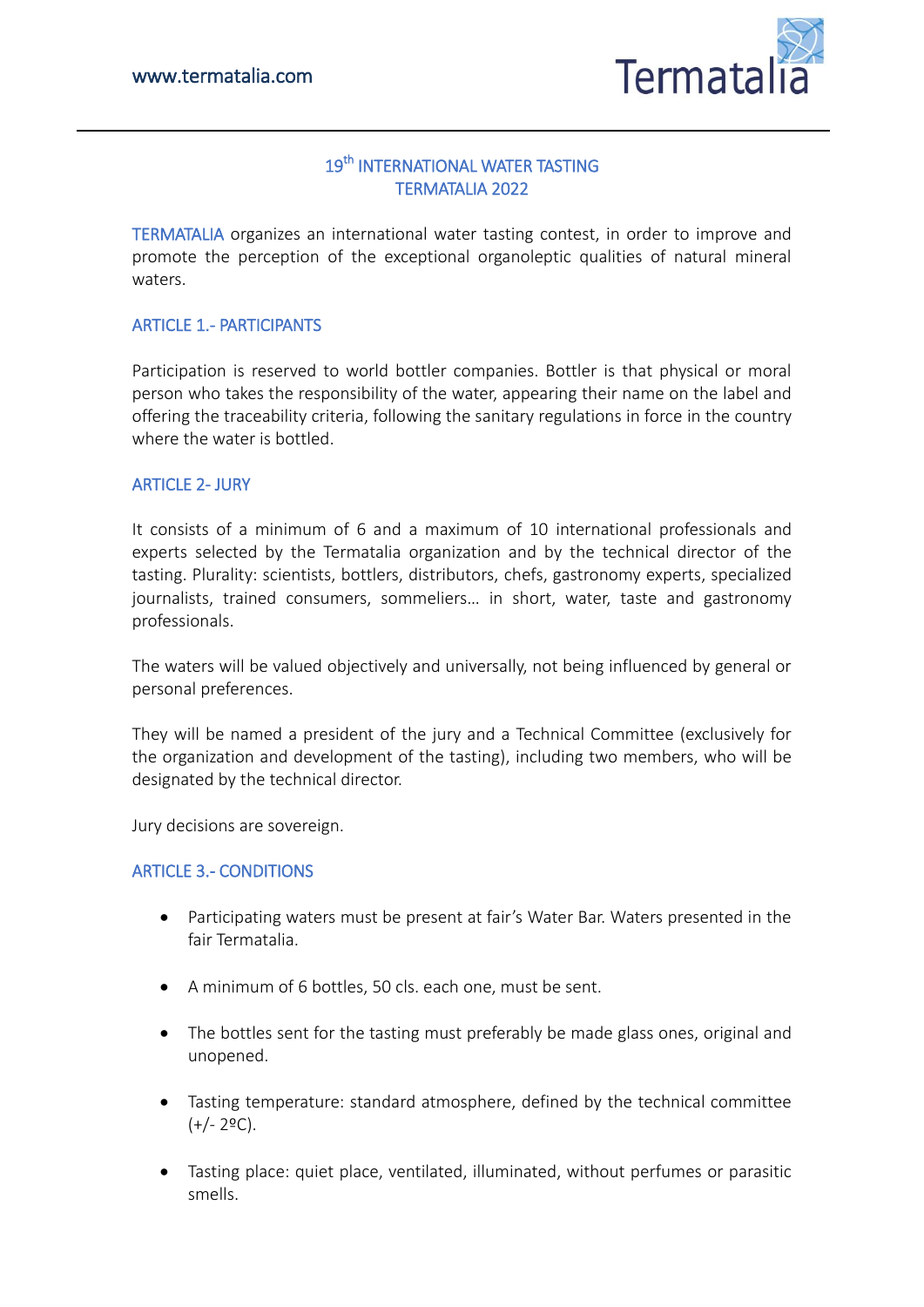

- Samples are prepared in an annexed area that's not visible for tasters.
- Tasting preparation: the samples are marked with secret codes only available for the technical director, the samples are prepared in a confidential way, and they will be presented to tasters in a covered bottle.
- Each jury will have tasting elements: scoring and tasting elements, tasting sheets, empty glasses and witness water.

# ARTICLE 4.- CONTEST

# 4.1 .- WATERS SELECTION AND ORGANOLEPTIC CATEGORIZATION

The technical committee will have previously selected waters by categories and determined if they suit what the bottler had specified. Plan homogeneous groups, similar organoleptic universe families will be organized.

CATEGORIES that allow classifying waters and showing both their qualities and particularities.

#### NATURAL MINERAL NOT SPARKLING WATER

- Very low, very soft or light mineralization waters (< 50 mgrs./l. D. R. ).
- Soft, medium or mixed mineralization waters.
	- Oligo mineral or oligometalic waters: < 500 mgrs./l. dry residue.
	- Mineral waters: 501 1500 mgrs./l. dry residue.
- High or strong mineralization waters or waters with character: > 1500 mgrs. /l. dry residue.

# *(\*) 3 participants per category are needed, if not, they will compete in just one category: Natural Mineral Not Sparkling Waters.*

#### NATURAL MINERAL SPARKLING WATER

| GAS TYPE (a) | DRY EXTRACT (b)                         |
|--------------|-----------------------------------------|
| Added gas    | Very low mineralization or light waters |
| Natural gas  | Medium mineralization or mixed waters   |
|              | High mineralization or waters with      |
|              | character                               |

(a) 3 participants per category are needed, if not, they will compete in just one category: Natural Mineral Sparkling Waters.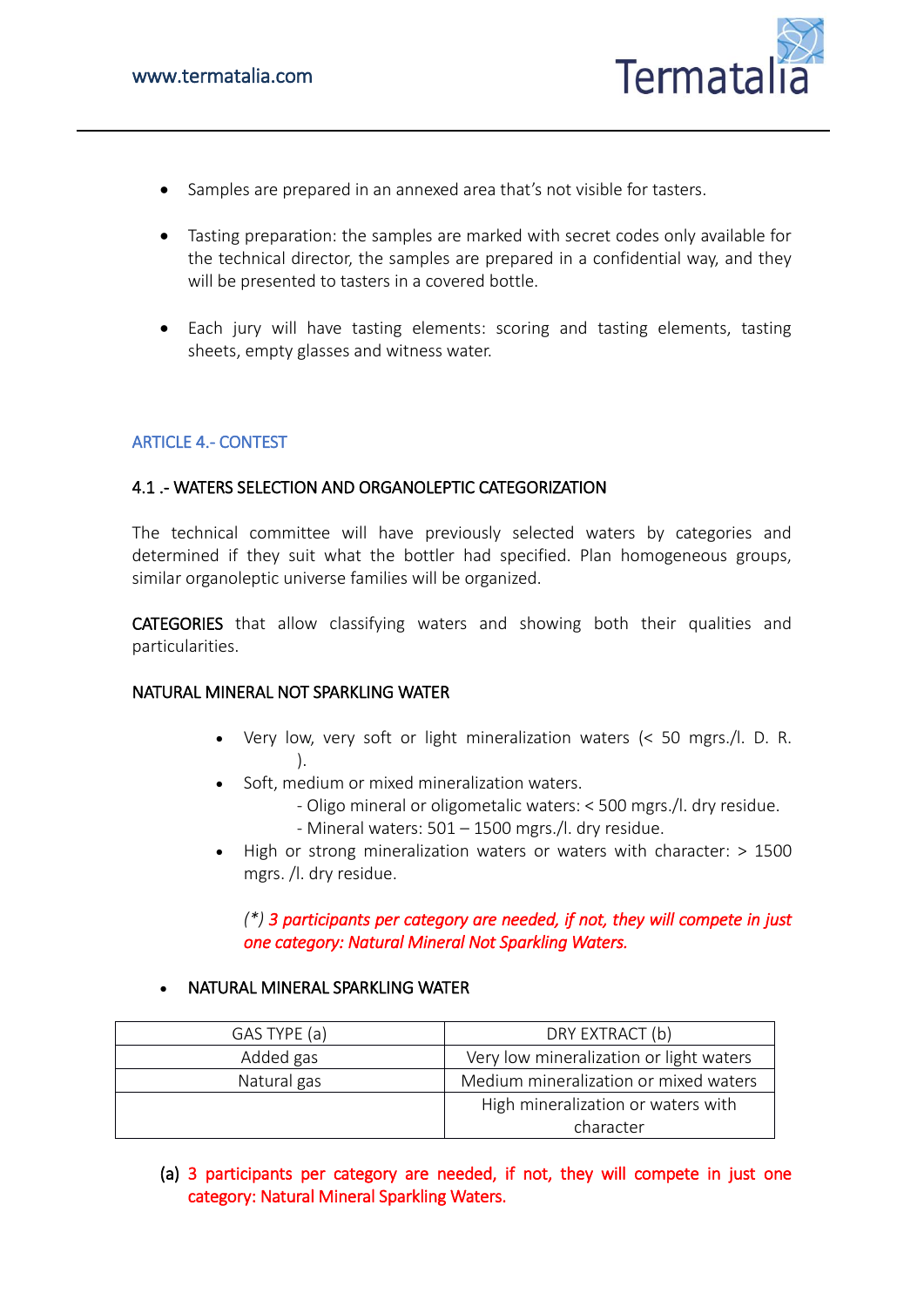

- (b) 3 participants per category are needed, if not, they will compete in just one category: added or natural gas mineralization.
- NOT MINERAL WATERS: prepared potable water, public drinking bottled water, purified water or other gourmet waters (rain water, etc). Category where the legislation of the country contemplates it. (\*) Flavoured, scented waters, etc. are not included.

# 4.2 – WATER CLASSIFICATION AND EVALUATION

Each jury, independently, will note down their scores on the tasting sheet (previously classified by families), a global mark will be given according to visual, olfactory, gustatory and tactile perception.

Particular attention will be had in account to the originality that indicates the personality of the water.

The filled sheets will be given to the technical director in order to proceed with the arithmetic average calculation.

If it would be necessary, the president of the jury can request another tasting, with the help of a new bottle, if they need to differentiate two very similar waters or flavors, and unusual aromas are detected.

### ARTICLE 5.- PRIZES

- A diploma and a trophy will be awarded for each category.
- The number of awards will be proportional to the number of samples. Three prizes will be awarded for each category  $(1<sup>st</sup>, 2<sup>nd</sup>$  and  $3<sup>rd</sup>)$ , a minimum of three contestants will be needed.
- Privilege to attribute a special distinction to a certain water or a bottle if it is deserved.
- Winners can present their diploma and trophy and can represent it in its commercial packaging under the license agreement conditions issued each year by Termatalia and signed by the bottler.

### BOTTLED MINERAL WATER SPECIAL DISTINCTIONS

CORPORATE SOCIAL RESPONSIBILITY (CSR) AND ENVIROMENT POLICY